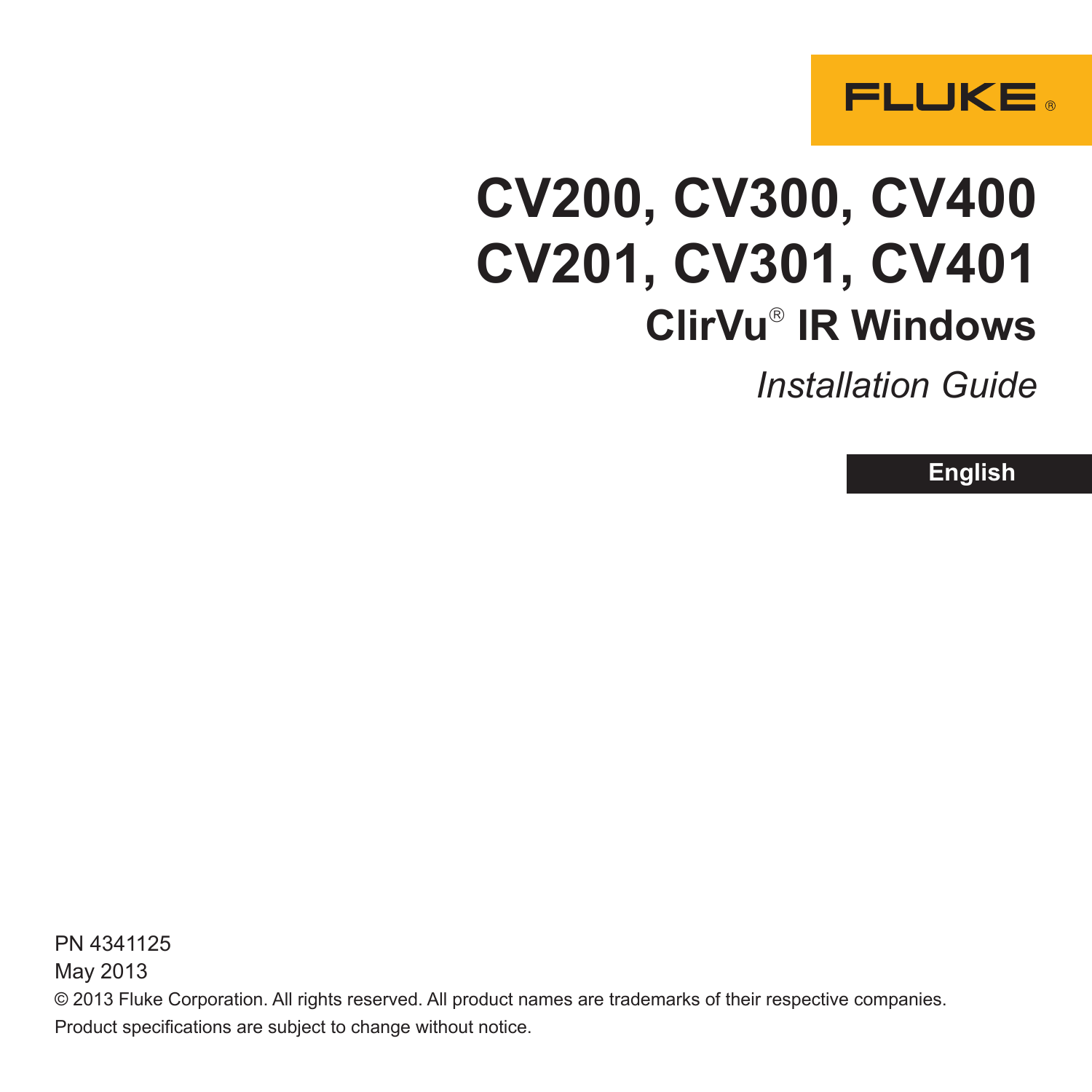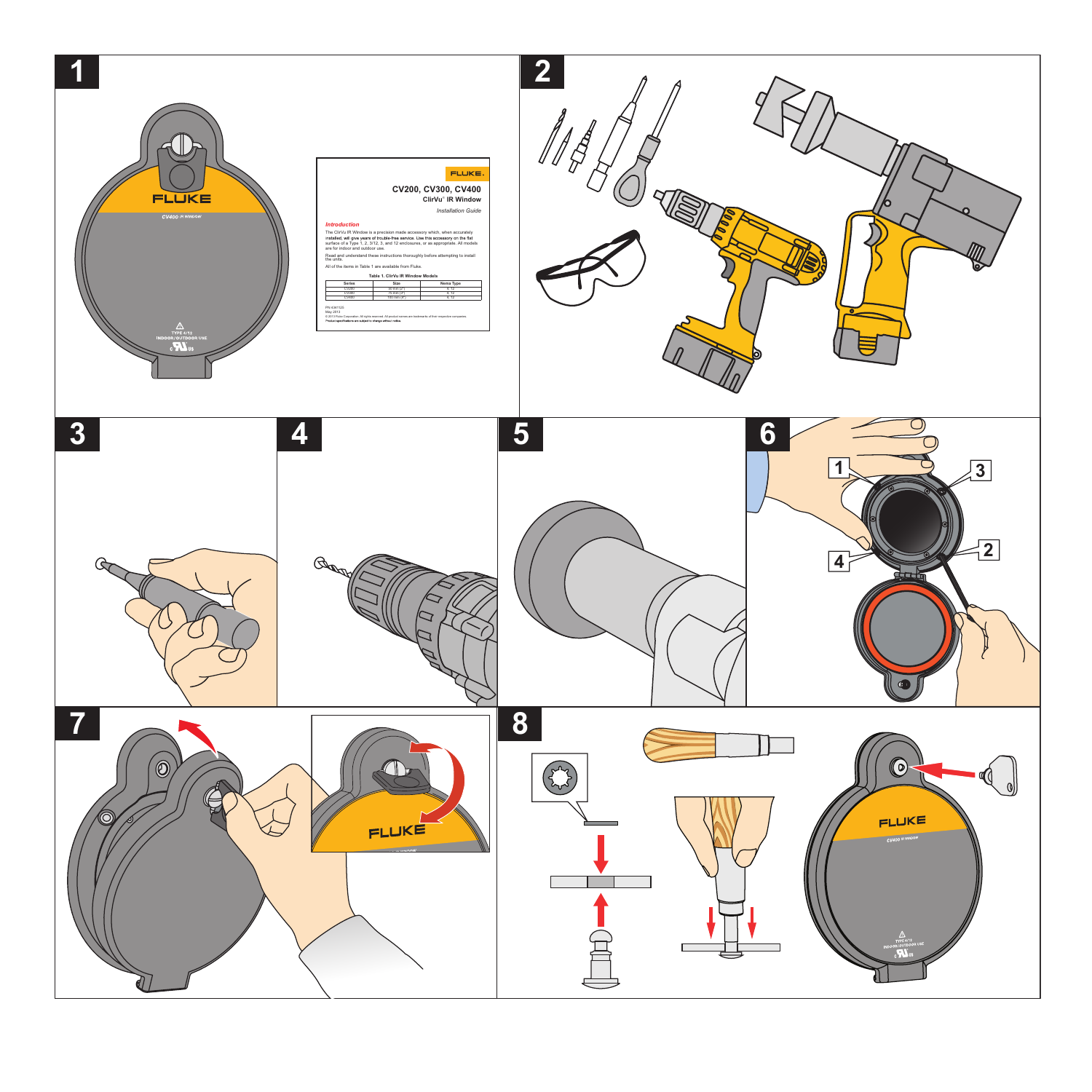### *Introduction*

The ClirVu IR Window allows the flexibility to inspect an electrical enclosure both visually and with infrared. Use this accessory on the flat surface of a Type 1, 2, 3/12, 3, and 4/12 enclosures, or as appropriate. All models are for indoor and outdoor use. Table 1 is a list of the models available from Fluke.

#### **Table 1. ClirVu IR Window Models**

| Model        | <b>IR Window Size</b>   |
|--------------|-------------------------|
| CV200, CV201 | 50 mm $(2 \infty)$      |
| CV300, CV301 | 75 mm (3 in)            |
| CV400, CV401 | 100 mm $(4 \text{ in})$ |

### *How to Contact Fluke*

To contact Fluke, call one of the following telephone numbers:

- **●** Technical Support USA: 1-800-44-FLUKE (1-800-443-5853)
- **●** Calibration/Repair USA: 1-888-99-FLUKE (1-888-993-5853)
- **●** Canada: 1-800-36-FLUKE (1-800-363-5853)
- **●** Europe: +31 402-675-200
- **●** Japan: +81-3-3434-0181
- **●** Singapore: +65-6799-5566
- **●** Anywhere in the world: +1-425-446-5500

Or, visit Fluke's website at **http://www.fluke.com/irwindows**.

To view, print, or download the latest manual supplement, visit **http://us.fluke.com/usen/support/manuals**.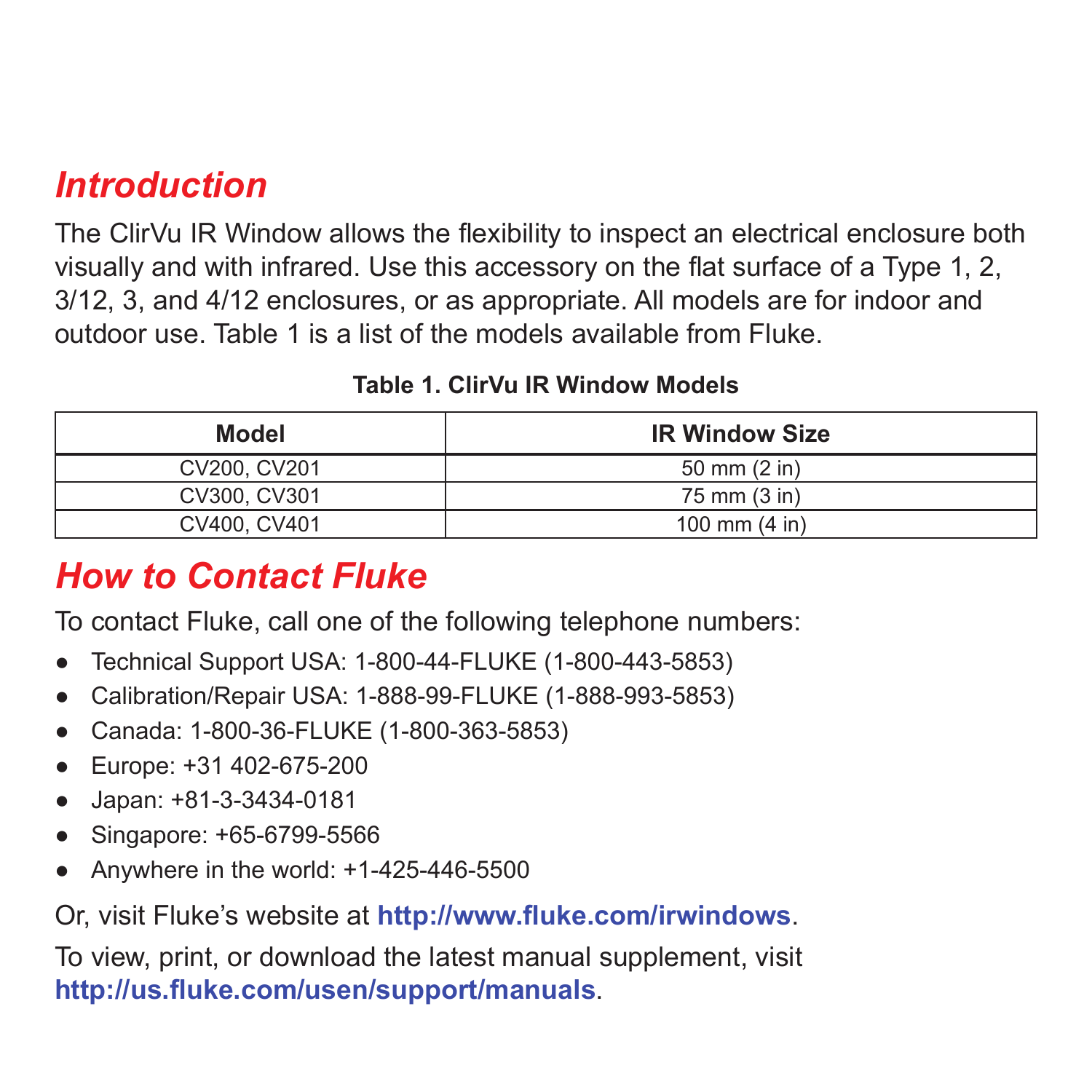# *Safety Information*

A Warning identifies conditions and procedures that are dangerous to the user. Symbols used on the Product and in this document are in Table 2.

### **Warning**

**To prevent damage or injury:**

- **● Read all directions before the installation.**
- **● Comply with local and national safety requirements when working in hazardous locations.**
- **● Wear appropriate eye and ear protection.**
- **● Check the window for cracks and damage before installation.**
- **● Keep the cover closed and latched except during installation, viewing, or temperature measurement.**

| Symbol                     | <b>Explanation</b>                                                                                                                                                                                                                                                                                                                                                                                                                                                                                                |  |
|----------------------------|-------------------------------------------------------------------------------------------------------------------------------------------------------------------------------------------------------------------------------------------------------------------------------------------------------------------------------------------------------------------------------------------------------------------------------------------------------------------------------------------------------------------|--|
| <u>/\</u>                  | Risk of danger. Important information. See manual.                                                                                                                                                                                                                                                                                                                                                                                                                                                                |  |
| $\mathbf{R}$ <sub>us</sub> | Underwriters' Laboratories, Inc. UL recognized component in North America.                                                                                                                                                                                                                                                                                                                                                                                                                                        |  |
| $\epsilon$                 | Conforms to requirements of European Union directives.                                                                                                                                                                                                                                                                                                                                                                                                                                                            |  |
| <b>TYPE 4/12</b>           | NEMA Standard. Suitable for indoor/outdoor use.                                                                                                                                                                                                                                                                                                                                                                                                                                                                   |  |
| 凰                          | This product complies with the WEEE Directive (2002/96/EC) marking requirements.<br>The affixed label indicates that you must not discard this electrical/electronic product in<br>domestic household waste. Product Category: With reference to the equipment types<br>in the WEEE Directive Annex I, this product is classed as category 9 "Monitoring and<br>Control Instrumentation" product. Do not dispose of this product as unsorted municipal<br>waste. Go to Fluke's website for recycling information. |  |

#### **Table 2. Symbols**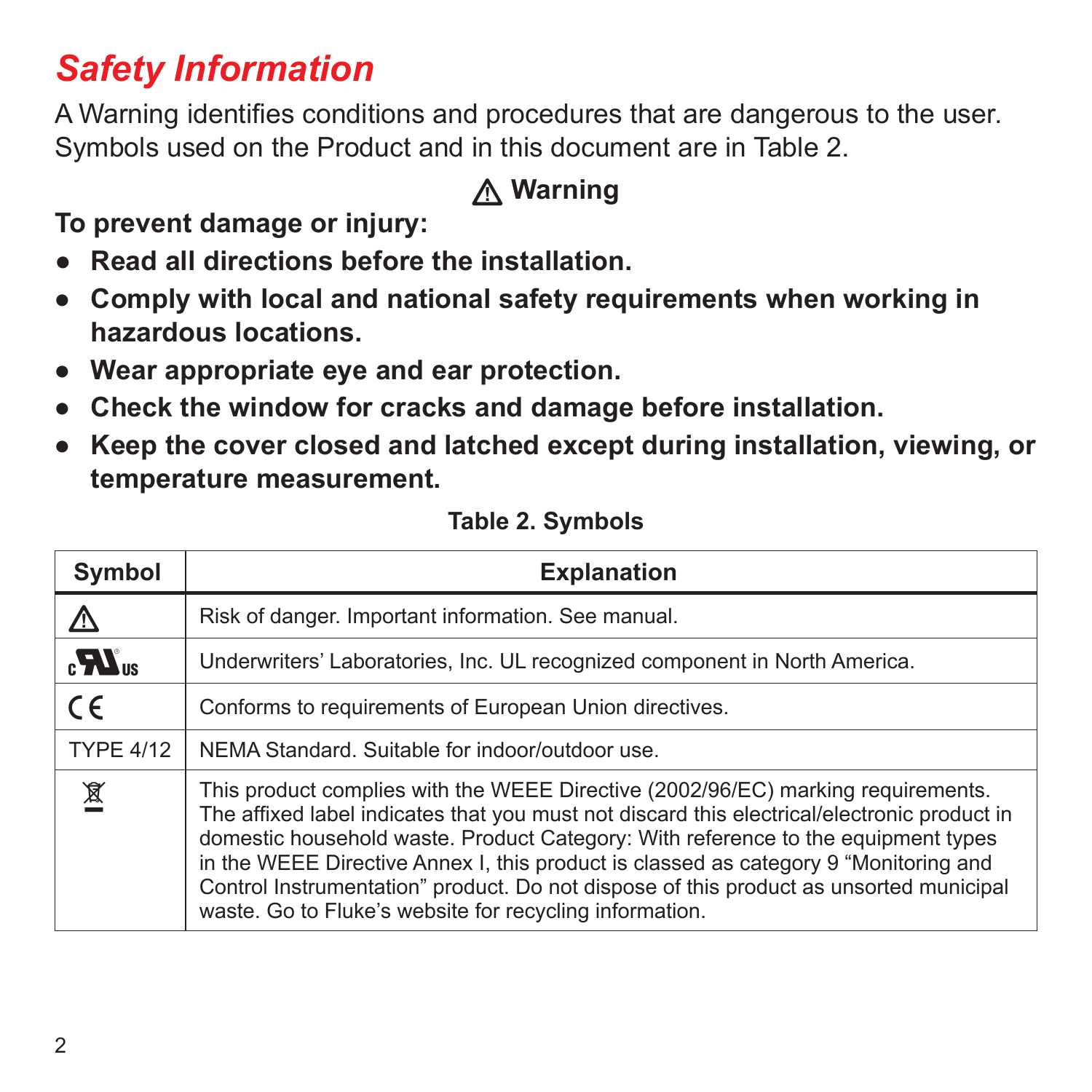# *Before You Start*

When your IR Window arrives, unpack the unit. Identify and make sure all the parts are in the shipment. See Figure 1.

Required tools for installation, see Figure 2:

- Electro-hydraulic hole punch
- Greenlee Punch/Die
- Drilling machine
- Center punch
- Calibrated torque driver

### *Site Preparation*

To prepare the installation site:

- 1. Mark a pilot hole with the center punch. See Figure 3.
- 2. Drill a 6 mm (0.2 in) pilot hole with the twist drill.
- 3. Use a Kwik Stepper drill bit to enlarge the 6 mm (0.2 in) pilot hole to 20 mm (0.8 in). Or, drill a 10 mm (0.4 in) pilot hole and then enlarge the hole to 22.5 mm (0.875 in) with a Greenlee Punch/Die 71BB. See Figure 4.
- 4. Select the correct punch/die. See Table 3.
- 5. Use the Greenlee Punch/Die with the Electro-hydraulic hole punch to make the hole diameter listed in Table 3. See Figure 5.

| <b>IR Window Size</b>   | <b>Hole Size</b>     | <b>Greenlee Punch/Die PN</b> |
|-------------------------|----------------------|------------------------------|
| 50 mm (2 in)            | 61.37 mm (2.416 in)  | 76BB                         |
| 75 mm (3 in)            | 89.89 mm (3.539 in)  | 739BB                        |
| 100 mm $(4 \text{ in})$ | 115.42 mm (4.544 in) | 742BB                        |

#### **Table 3. Tool Selection**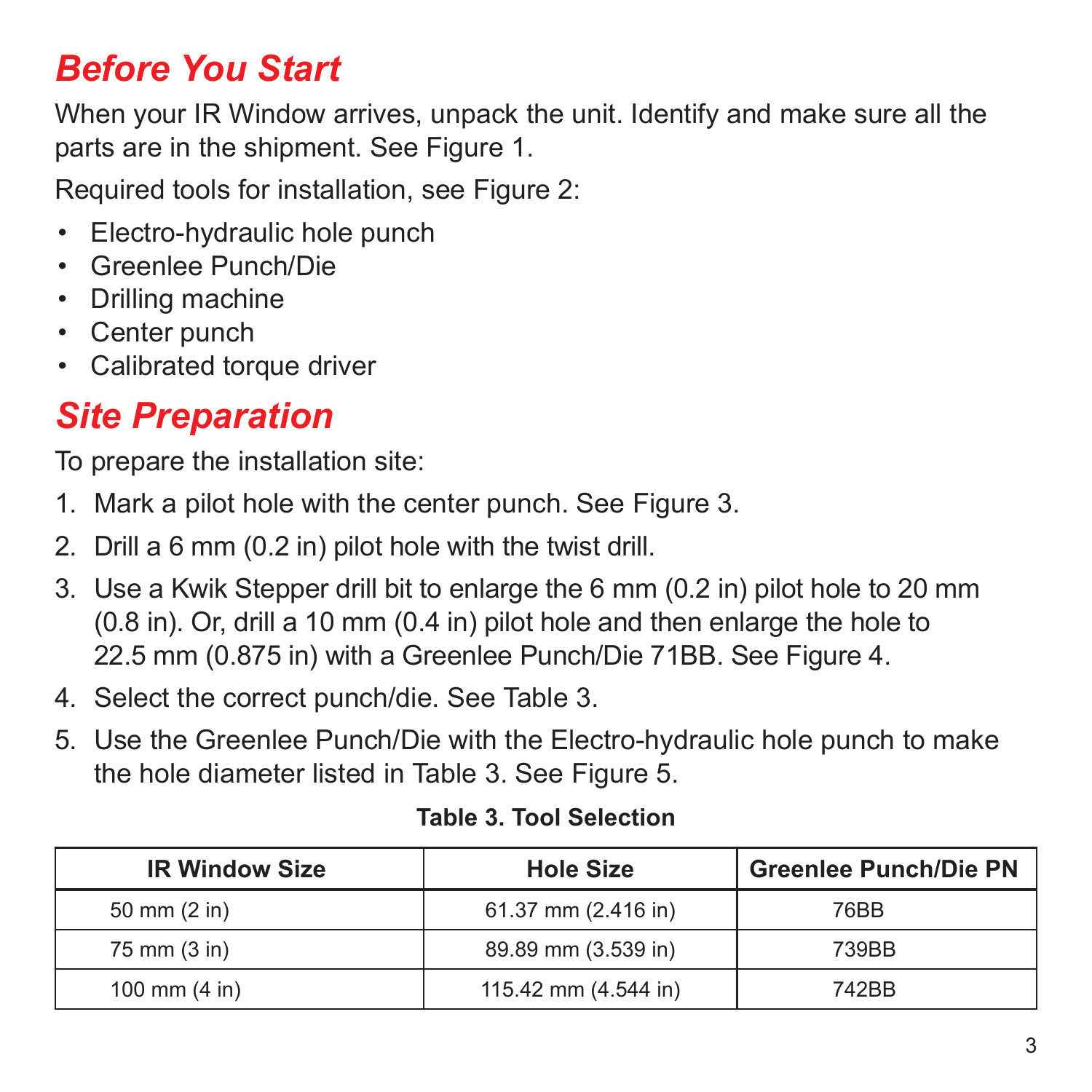- 6. Deburr the holes and remove any shavings.
- 7. Degrease the front panel.

# *Installation*

To install:

- 1. Insert the IR Window assembly into the punched hole.
- 2. Align and firmly hold the IR Window in place.
- 3. Apply a slight amount of torque to each of the four jam-nut screws to break them loose from the install position.
- 4. Incrementally tighten each jam-nut screw in a cross-pattern to the torque recommended in Table 4. This torque makes sure that the frame gasket is compressed for an optimum seal. See Figure 6.

*Note*

*If a calibrated torque driver is not available, be careful that you do not over tighten and break the jam-nut screws.*

| Model        | Torque (max.) |
|--------------|---------------|
| CV200, CV201 | $14$ in $lb$  |
| CV300, CV301 | 25 in lb      |
| CV400, CV401 | 50 in lb      |

**Table 4. Torque Values for Jam-Nut Screws**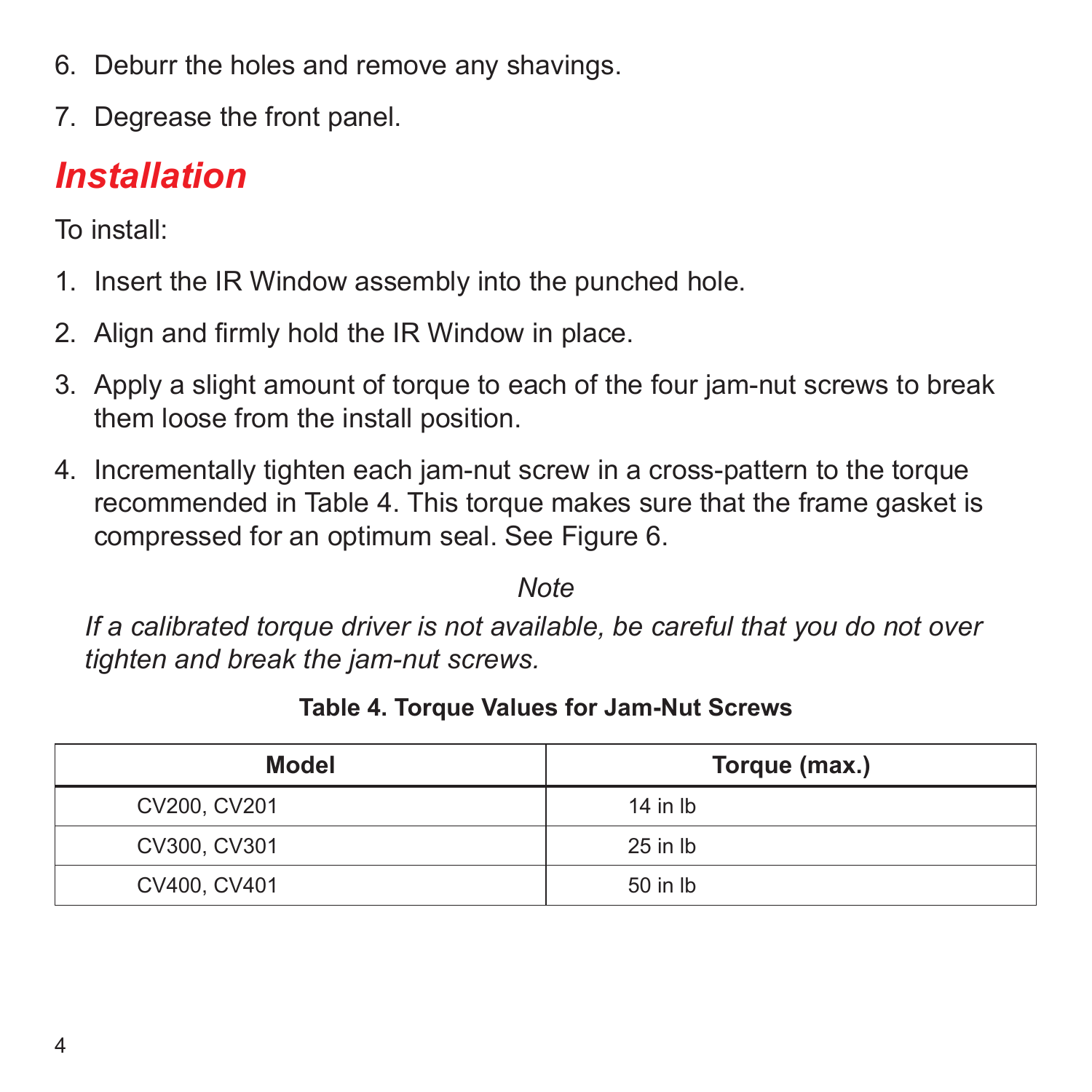# *Window Door*

Close the window door firmly and twist the quarter-turn fastener bail from vertical to horizontal to latch the door. See Figure 7.

The window is installed and ready for use.

## *Security Key Conversion Kit*

Where security and safety standards require limited access to the window, an optional Security Key Conversion Kit is available from Fluke. The conversion kit replaces the standard hand-turn door latch with a door latch that can only be opened with a key. Two kit sizes are available. See Table 5.

| Model        | <b>Description</b>                  | <b>PN</b> |
|--------------|-------------------------------------|-----------|
| CV200, CV300 | Quarter-Turn Stud Conversion Kit 82 | 4354766   |
| CV400        | Quarter-Turn Stud Conversion Kit 85 | 4354775   |

#### **Table 5. Security Key Conversion Kits**

To replace a quarter-turn fastener:

- 1. Use a wire cutter or needle nose pliers to remove the existing retainer.
- 2. Install the new stud with a new retainer. See Figure 8.

*Note Models CV201, CV301, and CV401 include the security key.*